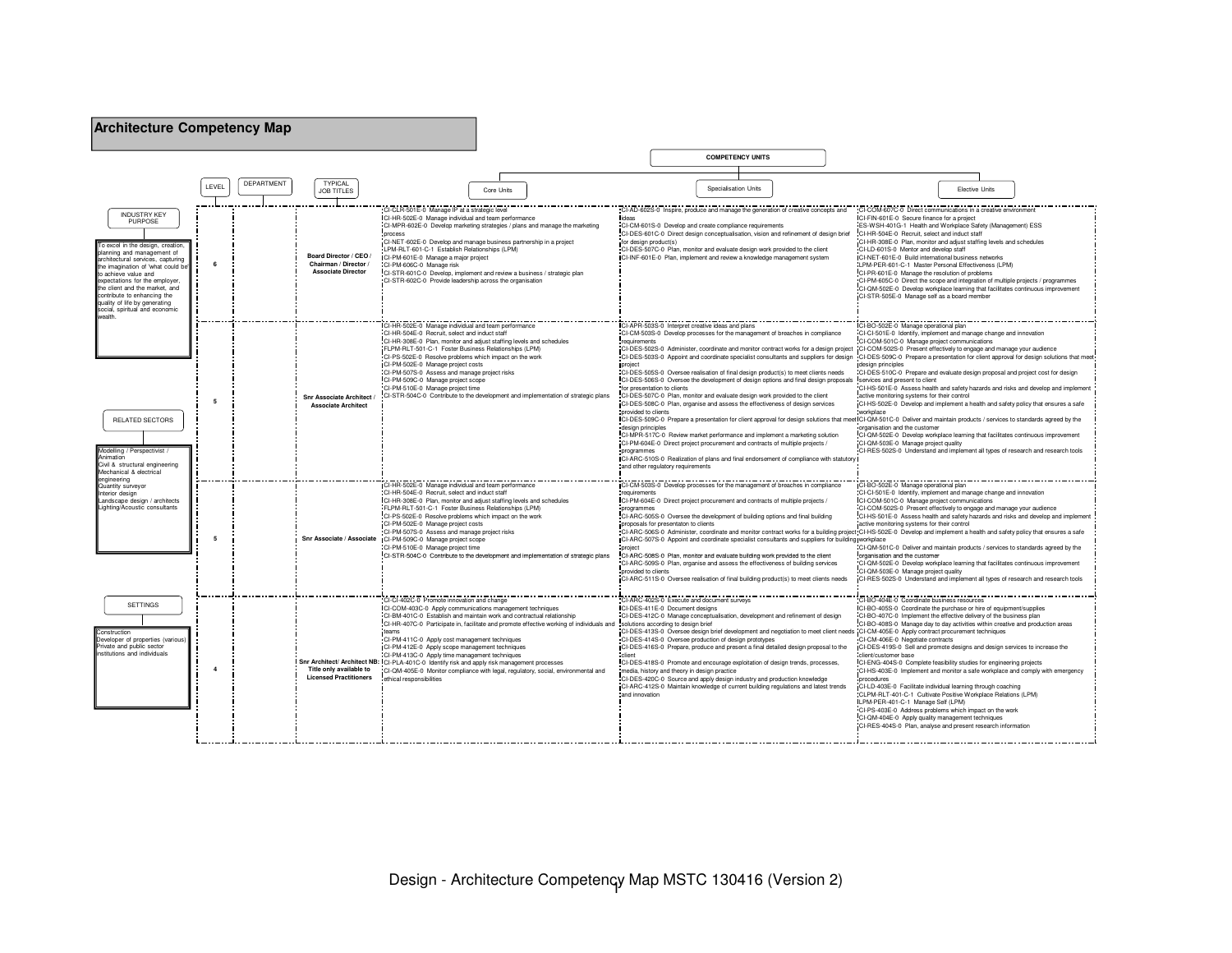| <b>Architecture Competency Map</b>                                                                                                                                                                                                                                                                                                                                                                                                                                                                                                                                                                                                                          |                         |                          |                                                                               |                                                                                                                                                                                                                                                                                                                                                                                                                                                                                                                                                                                                                                                   |                                                                                                                                                                                                                                                                                                                                                                                                                                                                                                                                                                                                                                                                                                                                                                                                                                                                                                                                                                                                                                                                      |                                                                                                                                                                                                                                                                                                                                                                                                                                                                                                                                                                                                                                                                                                                                                                                                                                                                                                                                               |  |  |  |
|-------------------------------------------------------------------------------------------------------------------------------------------------------------------------------------------------------------------------------------------------------------------------------------------------------------------------------------------------------------------------------------------------------------------------------------------------------------------------------------------------------------------------------------------------------------------------------------------------------------------------------------------------------------|-------------------------|--------------------------|-------------------------------------------------------------------------------|---------------------------------------------------------------------------------------------------------------------------------------------------------------------------------------------------------------------------------------------------------------------------------------------------------------------------------------------------------------------------------------------------------------------------------------------------------------------------------------------------------------------------------------------------------------------------------------------------------------------------------------------------|----------------------------------------------------------------------------------------------------------------------------------------------------------------------------------------------------------------------------------------------------------------------------------------------------------------------------------------------------------------------------------------------------------------------------------------------------------------------------------------------------------------------------------------------------------------------------------------------------------------------------------------------------------------------------------------------------------------------------------------------------------------------------------------------------------------------------------------------------------------------------------------------------------------------------------------------------------------------------------------------------------------------------------------------------------------------|-----------------------------------------------------------------------------------------------------------------------------------------------------------------------------------------------------------------------------------------------------------------------------------------------------------------------------------------------------------------------------------------------------------------------------------------------------------------------------------------------------------------------------------------------------------------------------------------------------------------------------------------------------------------------------------------------------------------------------------------------------------------------------------------------------------------------------------------------------------------------------------------------------------------------------------------------|--|--|--|
|                                                                                                                                                                                                                                                                                                                                                                                                                                                                                                                                                                                                                                                             |                         |                          |                                                                               |                                                                                                                                                                                                                                                                                                                                                                                                                                                                                                                                                                                                                                                   | <b>COMPETENCY UNITS</b>                                                                                                                                                                                                                                                                                                                                                                                                                                                                                                                                                                                                                                                                                                                                                                                                                                                                                                                                                                                                                                              |                                                                                                                                                                                                                                                                                                                                                                                                                                                                                                                                                                                                                                                                                                                                                                                                                                                                                                                                               |  |  |  |
|                                                                                                                                                                                                                                                                                                                                                                                                                                                                                                                                                                                                                                                             | LEVEL                   | <b>DEPARTMENT</b>        | TYPICAL<br><b>JOB TITLES</b>                                                  | Core Units                                                                                                                                                                                                                                                                                                                                                                                                                                                                                                                                                                                                                                        | Specialisation Units                                                                                                                                                                                                                                                                                                                                                                                                                                                                                                                                                                                                                                                                                                                                                                                                                                                                                                                                                                                                                                                 | <b>Flective Units</b>                                                                                                                                                                                                                                                                                                                                                                                                                                                                                                                                                                                                                                                                                                                                                                                                                                                                                                                         |  |  |  |
| COMPETENCY<br>CATEGORIES<br>Advertising (AD)<br>Animation (AN)<br>Architecture (ARC)<br>Business Management (BM)<br>Business Operations (BO)<br>Communication (COM)<br>Contract Management (CM)<br>Copyright, Licensing and IPR<br>(CLR)<br>Design (DES)<br>Engineering (ENG)<br>Finance (FIN)<br>Health and Safety (HS)<br>Human Resources (HR)<br>Information Management<br>(INF)<br>IT $(IT)$<br>Learning and Development<br>(1D)<br>Marketing and Promotion<br>(MPR)<br>Networks (NET)<br>Personal Development (PD)<br>Planning (PLA)<br>Problem Solving (PS)<br>Project Management (PM)<br>Quality Management (QM)<br>Research (RES)<br>Strategy (STR) | $\overline{\mathbf{4}}$ |                          | <b>Snr Architectural</b><br>Coordinator                                       | CI-CI-402C-0 Promote innovation and change<br>CI-COM-403C-0 Apply communications management techniques<br>CI-BM-401C-0 Establish and maintain work and contractual relationship<br>CI-HR-407C-0 Participate in, facilitate and promote effective working of individuals and<br>CI-PM-411C-0 Apply cost management techniques<br>CI-PM-412E-0 Apply scope management techniques<br>CI-PM-413C-0 Apply time management techniques<br>Shr Architectural Executive / CI-PLA-401C-0 Identify risk and apply risk management processes<br>CI-QM-405E-0 Monitor compliance with legal, regulatory, social, environmental and<br>ethical responsibilities | -402S-0 Execute and document surveys<br>CI-DES-411E-0 Document designs<br>CI-DES-412C-0 Manage conceptualisation, development and refinement of design<br>solutions according to design brief<br>CI-DES-413S-0 Oversee design brief development and negotiation to meet client needs CI-CM-405E-0 Apply contract procurement techniques<br>CI-DES-414S-0 Oversee production of design prototypes<br>CI-DES-416S-0 Prepare, produce and present a final detailed design proposal to the<br>CI-DES-418S-0 Promote and encourage exploitation of design trends, processes,<br>media, history and theory in design practice<br>CI-DES-420C-0 Source and apply design industry and production knowledge                                                                                                                                                                                                                                                                                                                                                                   | CI-BO-404E-0 Coordinate business resources<br>CI-BO-405S-0 Coordinate the purchase or hire of equipment/supplies<br>CI-BO-407C-0 Implement the effective delivery of the business plan<br>CI-BO-408S-0 Manage day to day activities within creative and production areas<br>CI-CM-406E-0 Negotiate contracts<br>ICI-DES-419S-0 Sell and promote designs and design services to increase the<br>client/customer base<br>CI-ENG-404S-0 Complete feasibility studies for engineering projects<br>CI-HS-403E-0 Implement and monitor a safe workplace and comply with emergency<br>procedures<br>CI-LD-403E-0 Facilitate individual learning through coaching<br>CLPM-RLT-401-C-1 Cultivate Positive Workplace Relations (LPM)<br>LPM-PER-401-C-1 Manage Self (LPM)<br>CI-PS-403E-0 Address problems which impact on the work<br>CI-QM-404E-0 Apply quality management techniques<br>CI-RES-404S-0 Plan, analyse and present research information |  |  |  |
|                                                                                                                                                                                                                                                                                                                                                                                                                                                                                                                                                                                                                                                             | $\overline{4}$          |                          | <b>Snr Project Executive</b>                                                  | CI-CI-402C-0 Promote innovation and change<br>CI-COM-403C-0 Apply communications management techniques<br>CI-BM-401C-0 Establish and maintain work and contractual relationship<br>CI-HR-407C-0 Participate in, facilitate and promote effective working of individuals and<br>CI-PM-411C-0 Apply cost management techniques<br>CI-PM-412E-0 Apply scope management techniques<br>CI-PM-413C-0 Apply time management techniques<br>CI-PLA-401C-0 Identify risk and apply risk management processes<br>CI-QM-405E-0 Monitor compliance with legal, regulatory, social, environmental and<br>ethical responsibilities                               | -ARC-402S-0 Execute and document surveys<br>CI-BO-404E-0 Coordinate business resources<br>CI-BO-405S-0 Coordinate the purchase or hire of equipment/supplies<br>CI-BO-408S-0 Manage day to day activities within creative and production areas<br>CI-BO-409S-0 Plan purchasing<br>CI-DES-411E-0 Document designs<br>CI-QM-404E-0 Apply quality management techniques<br>CI-RES-404S-0 Plan, analyse and present research information                                                                                                                                                                                                                                                                                                                                                                                                                                                                                                                                                                                                                                 | CI-BO-407C-0 Implement the effective delivery of the business plan<br>CI-CM-405E-0 Apply contract procurement techniques<br>CI-CM-406E-0 Negotiate contracts<br>CI-DES-419S-0 Sell and promote designs and design services to increase the<br>client/customer base<br>CI-ENG-404S-0 Complete feasibility studies for engineering projects<br>CI-HS-403E-0 Implement and monitor a safe workplace and comply with emergency<br>procedures<br>CI-LD-403E-0 Facilitate individual learning through coaching<br>CLPM-RLT-401-C-1 Cultivate Positive Workplace Relations (LPM)<br>LPM-PER-401-C-1 Manage Self (LPM)<br>CI-PS-403E-0 Address problems which impact on the work                                                                                                                                                                                                                                                                      |  |  |  |
|                                                                                                                                                                                                                                                                                                                                                                                                                                                                                                                                                                                                                                                             | $\overline{4}$          | <b>Contracts Manager</b> |                                                                               | CI-CI-402C-0 Promote innovation and change<br>CI-COM-403C-0 Apply communications management techniques<br>CI-BM-401C-0 Establish and maintain work and contractual relationship<br>CI-PM-411C-0 Apply cost management techniques<br>CI-PM-412E-0 Apply scope management techniques<br>CI-PM-413C-0 Apply time management techniques<br>CI-PLA-401C-0 Identify risk and apply risk management processes<br>CI-QM-405E-0 Monitor compliance with legal, regulatory, social, environmental and<br>ethical responsibilities                                                                                                                           | 1-BO-409S-0 Plan purchasing<br>CI-CM-405E-0 Apply contract procurement techniques<br>CI-CM-406E-0 Negotiate contracts<br>ICI-HR-407C-0 Participate in, facilitate and promote effective working of individuals and ICI-DES-413S-0 Oversee design brief development and negotiation to meet client needs ICI-BO-408S-0 Manage day to day activities with<br>CI-DES-420C-0 Source and apply design industry and production knowledge<br>CI-RES-404S-0 Plan, analyse and present research information                                                                                                                                                                                                                                                                                                                                                                                                                                                                                                                                                                   | CI-BO-404E-0 Coordinate business resources<br>CI-BO-405S-0 Coordinate the purchase or hire of equipment/supplies<br>CI-BO-407C-0 Implement the effective delivery of the business plan<br>CI-DES-419S-0 Sell and promote designs and design services to increase the<br>client/customer base<br>CI-ENG-404S-0 Complete feasibility studies for engineering projects<br>CI-HS-403E-0 Implement and monitor a safe workplace and comply with emergency<br>procedures<br>CI-LD-403E-0 Facilitate individual learning through coaching<br>CLPM-RLT-401-C-1 Cultivate Positive Workplace Relations (LPM)<br>LPM-PER-401-C-1 Manage Self (LPM)<br>CI-PS-403E-0 Address problems which impact on the work<br>CI-QM-404E-0 Apply quality management techniques                                                                                                                                                                                        |  |  |  |
|                                                                                                                                                                                                                                                                                                                                                                                                                                                                                                                                                                                                                                                             | $\overline{a}$          |                          | Snr Technical Mgr /<br><b>Technical Mor / Snr</b><br><b>Technical Officer</b> | CI-CI-402C-0 Promote innovation and change<br>CI-COM-403C-0 Apply communications management techniques<br>CI-BM-401C-0 Establish and maintain work and contractual relationship<br>CI-HR-407C-0 Participate in, facilitate and promote effective working of individuals and<br>CI-PM-411C-0 Apply cost management techniques<br>CI-PM-412E-0 Apply scope management techniques<br>CI-PM-413C-0 Apply time management techniques<br>CI-PLA-401C-0 Identify risk and apply risk management processes<br>CI-QM-405E-0 Monitor compliance with legal, regulatory, social, environmental and<br>ethical responsibilities                               | I-ARC-402S-0 Execute and document surveys<br>CI-DES-413S-0 Oversee design brief development and negotiation to meet client needs CI-BO-405S-0 Coordinate the purchase or hire of equipment/supplies<br>CI-DES-414S-0 Oversee production of design prototypes<br>CI-ENG-404S-0 Complete feasibility studies for engineering projects<br>CI-HS-403E-0 Implement and monitor a safe workplace and comply with emergency<br>procedures<br>ICI-ARC-412S-0 Maintain knowledge of current building regulations and latest trends<br>and innovation                                                                                                                                                                                                                                                                                                                                                                                                                                                                                                                          | CI-BO-404E-0 Coordinate business resources<br>CI-BO-408S-0 Manage day to day activities within creative and production areas<br>CI-CM-405E-0 Apply contract procurement techniques<br>CI-LD-403E-0 Facilitate individual learning through coaching<br>CLPM-RLT-401-C-1 Cultivate Positive Workplace Relations (LPM)<br>LPM-PER-401-C-1 Manage Self (LPM)<br>CI-PS-403E-0 Address problems which impact on the work<br>CI-QM-404E-0 Apply quality management techniques<br>CI-RES-404S-0 Plan, analyse and present research information                                                                                                                                                                                                                                                                                                                                                                                                        |  |  |  |
|                                                                                                                                                                                                                                                                                                                                                                                                                                                                                                                                                                                                                                                             | $\mathbf{3}$            |                          | Architectural Executive<br><b>Architectural Coordinator</b>                   | CI-BO-314E-0 Support implementation of operational plan<br>CI-CI-303C-0 Originate, develop and communicate ideas in the workplace<br>CI-CI-304E-0 Set up, develop and support innovation and change<br>CI-DES-326C-0 Conceptualise, develop and refine design solutions according to design materials<br>CI-DES-330S-0 Develop and negotiate design briefs to meet the needs of the client<br>CI-HR-308E-0 Plan, monitor and adjust staffing levels and schedules<br>LPM-RLT-301-C-1 Build Trust (LPM)                                                                                                                                            | CI-BO-311E-0 Maintain business resources<br>CI-DES-325S-0 Apply design semantics in context<br>CI-DES-328S-0 Demonstrate knowledge of soft furnishings, loose furniture, and<br>CI-DES-329S-0 Design and produce applied design artwork, design illustrations and<br>graphic documents using a range of manual and digital techniques and media<br>CI-DES-331E-0 Maintain an awareness of trends and developments in design,<br>naterials, techniques and technology<br>CI-DES-333S-0 Plan and contribute to the realisation of final design product(s)<br>CI-DES-335S-0 Prepare and render design intention using a range of manual and<br>digital techniques and media<br>CI-DES-336S-1 Develop 2D visuals using computer software<br>CI-DES-354S-0 Develop 3D visuals using computer software<br>CI-DES-338S-0 Record measurements, information for design reference, work<br>constructed, and produce design calculations<br>CI-DES-340S-0 Visualise 2D graphics and 3D objects and translate into digital and/or<br>paper media<br>CI-FIN-306E-0 Manage budgets | CI-BO-312E-0 Produce business documents<br>CI-BO-313S-0 Purchase goods and services<br>CI-COM-304C-0 Communicate effectively in a creative environment<br>CI-COM-306E-0 Make presentations<br>CI-FIN-308E-0 Manage Insurance claims<br>CI-HS-305E-0 Assist with and support implementation, maintenance and monitoring<br>health and safety in a working environment<br>CI-HR-309E-0 Work effectively with individuals and teams<br>CI-LD-304E-0 Organise personal work priorities and contribute to personal development<br>CI-LD-305E-0 Support a workplace learning environment through demonstration and<br>instruction<br>DLPM-PER-301-C-1 Develop Self (LPM)                                                                                                                                                                                                                                                                            |  |  |  |